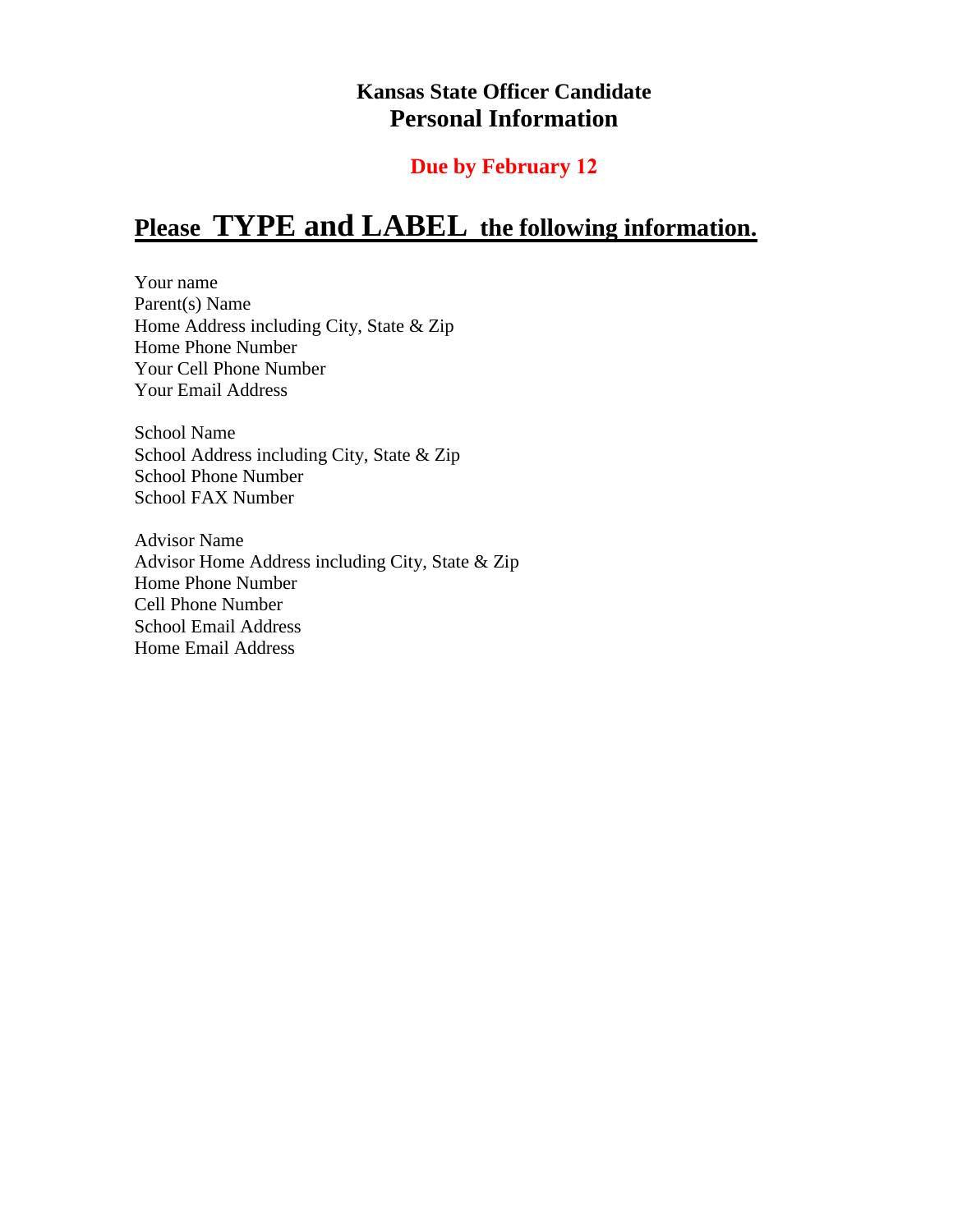#### **District / State Officer Qualification Form**  OFFICERS' QUALIFICATION FORM FOR DISTRICT AND STATE ELECTIONS

| <u>UT TULIN GUNLIN IUM DI UTULI UNU UNU MUUTINE LLEUTIU IU</u>   |  |
|------------------------------------------------------------------|--|
| All information must be TYPED and kept to this one page format.  |  |
| EMAILTO DISTRICT ADVISER BY MIDNIGHT on JANUARY 10               |  |
| STATE OFFICER CANDIDATES EMAIL TO: plamb@ksde.org by FEBRUARY 12 |  |
|                                                                  |  |

Officer Candidate for District: \_\_\_\_\_\_ Chapter: \_\_\_\_\_\_\_\_\_\_\_\_\_\_\_\_\_\_\_\_\_\_\_\_\_\_\_\_\_\_\_\_GPA: \_\_\_\_\_\_ Name: \_\_\_\_\_\_\_\_\_\_\_\_\_\_\_\_\_\_\_\_\_\_\_\_\_\_\_\_\_\_\_\_\_\_\_\_\_\_\_\_ Graduation Date: \_\_\_\_\_\_\_\_\_\_\_\_\_\_\_

Please list in order your top 3 officer position preferences. (include district & if running for state) 1.\_\_\_\_\_\_\_\_\_\_\_\_\_\_\_\_\_\_\_\_\_\_\_ 2. \_\_\_\_\_\_\_\_\_\_\_\_\_\_\_\_\_\_\_\_\_\_\_\_ 3. \_\_\_\_\_\_\_\_\_\_\_\_\_\_\_\_\_\_\_\_\_\_\_

Candidate Letter (office use only)

- - - - - - - - - - - - - - - - - - - - - - - - - - - - - - - - - - - - - - - - - - - - - - - - - - - - - - - - - - - - - - - - - - - - -

Candidate Letter (office use only)

District officer candidates must complete one unit of Family and Consumer Sciences at 6th grade or above prior to assuming responsibilities. State or National Officer Candidates must have completed two courses of Family and Consumer Sciences courses at 6th grade or above prior to assuming responsibilities. List FACS courses, course length, and year taken.

\_\_\_\_\_\_\_\_\_\_\_\_\_\_\_\_\_\_\_\_\_\_\_\_\_\_\_\_\_\_\_\_\_\_\_\_\_\_\_\_\_\_\_\_\_\_\_\_\_\_\_\_\_\_\_\_\_\_\_\_\_\_\_\_\_\_\_\_\_\_\_\_\_\_\_\_

\_\_\_\_\_\_\_\_\_\_\_\_\_\_\_\_\_\_\_\_\_\_\_\_\_\_\_\_\_\_\_\_\_\_\_\_\_\_\_\_\_\_\_\_\_\_\_\_\_\_\_\_\_\_\_\_\_\_\_\_\_\_\_\_\_\_\_\_\_\_\_\_\_\_\_\_ Candidates must have been an FCCLA member for **one year** prior to assuming official responsibilities. Number of years as an FCCLA member  $\qquad \qquad$ .

Identify *only TWO specific* responsibilities or activities completed in each category that would help you in serving as an FCCLA officer. Example: Basketball; Student Council Officer

| <b>FCCLA CHAPTER</b>  | <b>HOME</b>      |
|-----------------------|------------------|
| . .                   | . .              |
|                       | ◠                |
| <b>DISTRICT FCCLA</b> | <b>SCHOOL</b>    |
| . .                   |                  |
| 2.                    | Ω                |
| <b>STATE FCCLA</b>    | <b>COMMUNITY</b> |
|                       |                  |
| ⌒                     | ⌒                |

Check Power of One modules completed

| A Better You        | Take the Lead      | <b>Family Ties</b> |
|---------------------|--------------------|--------------------|
| Speak Out for FCCLA | Working on Working |                    |

Tell why you feel you should be an FCCLA officer in 50 words or less. Please do not directly include previous FCCLA offices.

I am also seeking the position of National Officer Candidate. Yes No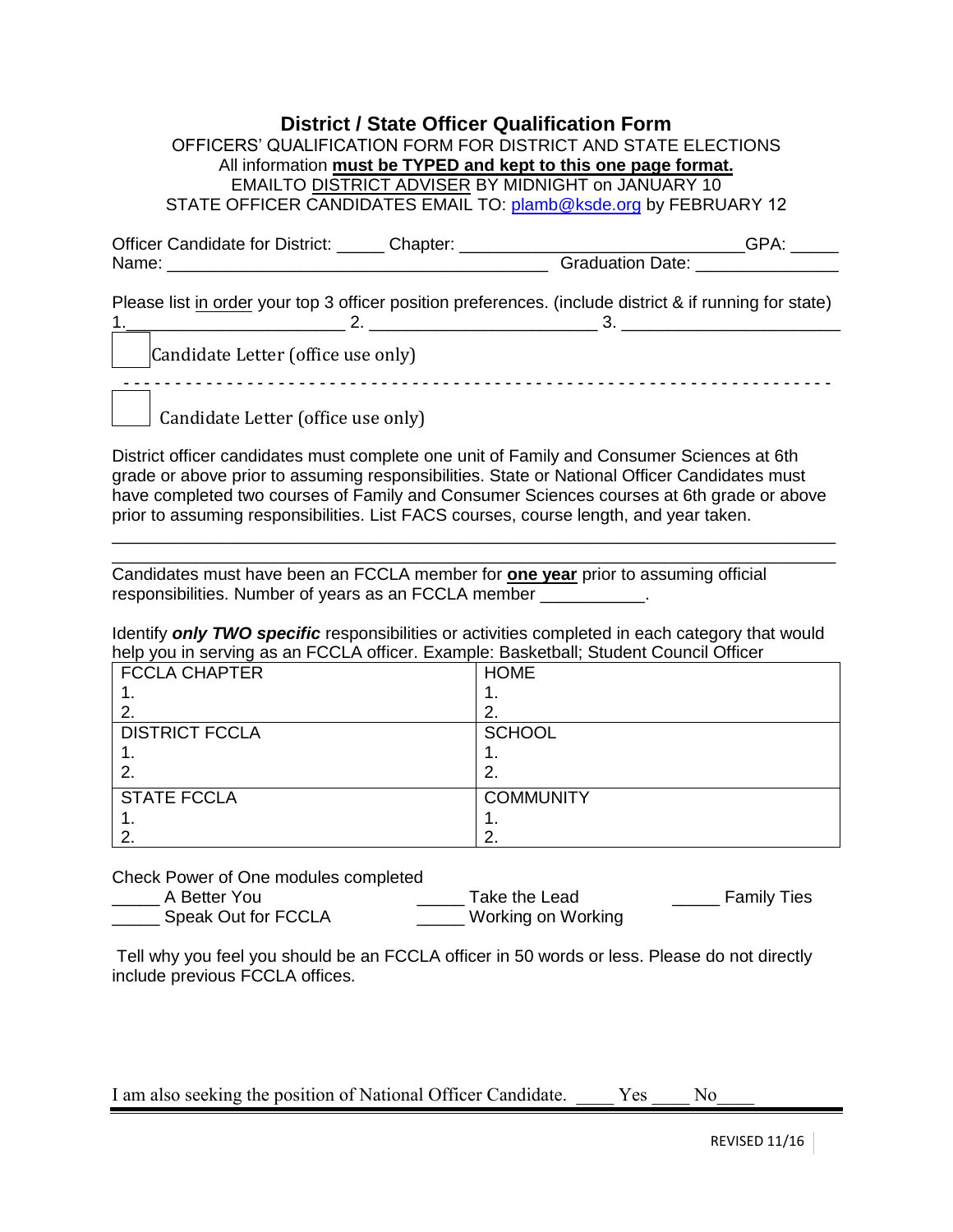### **KANSAS ASSOCIATION FAMILY, CAREER AND COMMUNITY LEADERS OF AMERICA**

## **State Officer Candidate: Designated Office Interest Form**

This form has been created in order to facilitate the state Selection Committee in assigning designated offices to those candidates elected by the voting delegates. This is similar to the process used by the national FCCLA organization. The Selection Committee will interview the elected candidates and assign them to designated offices based on interest and qualifications. The completion of this form will indicate to the committee those offices in which you are interested and for which you feel qualified. **You may indicate an interest in several positions.**

Candidate's Name:\_\_\_\_\_\_\_\_\_\_\_\_\_\_\_\_\_\_\_\_\_\_\_\_\_\_\_\_\_\_\_\_\_\_\_\_\_\_\_\_

I have read the attached duties and responsibilities of each office in the Kansas Association, and wish to be given consideration by the Selection Committee for the specific offices numbered with 1 being my first choice below. *I understand that the offices of president and 1st vice president require additional days absent from school.*

State President (This officer serves a one-year term on the Board of Directors, resulting in two extra meetings in addition to the regular executive council meetings.)

1<sup>st</sup> Vice President (This officer serves a one-year term on the Board of Directors, resulting in two extra meetings in addition to the regular executive council meetings.)

- Vice President of Individual Programs
- Vice President of Membership
- Vice President of Peer Education Programs
- Vice President of Recognition
- Vice President of Public Relations
- Vice President of Corporate Relations/Finance

Signed: Signed: Signed: Signed: Signed: Signed: Signed: Signed: Signed: Signed: Signed: Signed: Signed: Signed: Signed: Signed: Signed: Signed: Signed: Signed: Signed: Signed: Signed: Signed: Signed: Signed: Signed: Signed

We approve the selection of this candidate for the offices checked above and understand that certain offices require additional time away from school for both the officer and the adviser.

(Chapter Adviser) (School Principal)

Signed:\_\_\_\_\_\_\_\_\_\_\_\_\_\_\_\_\_\_\_\_\_\_\_\_\_\_\_\_ Signed:\_\_\_\_\_\_\_\_\_\_\_\_\_\_\_\_\_\_\_\_\_\_\_\_\_\_\_\_\_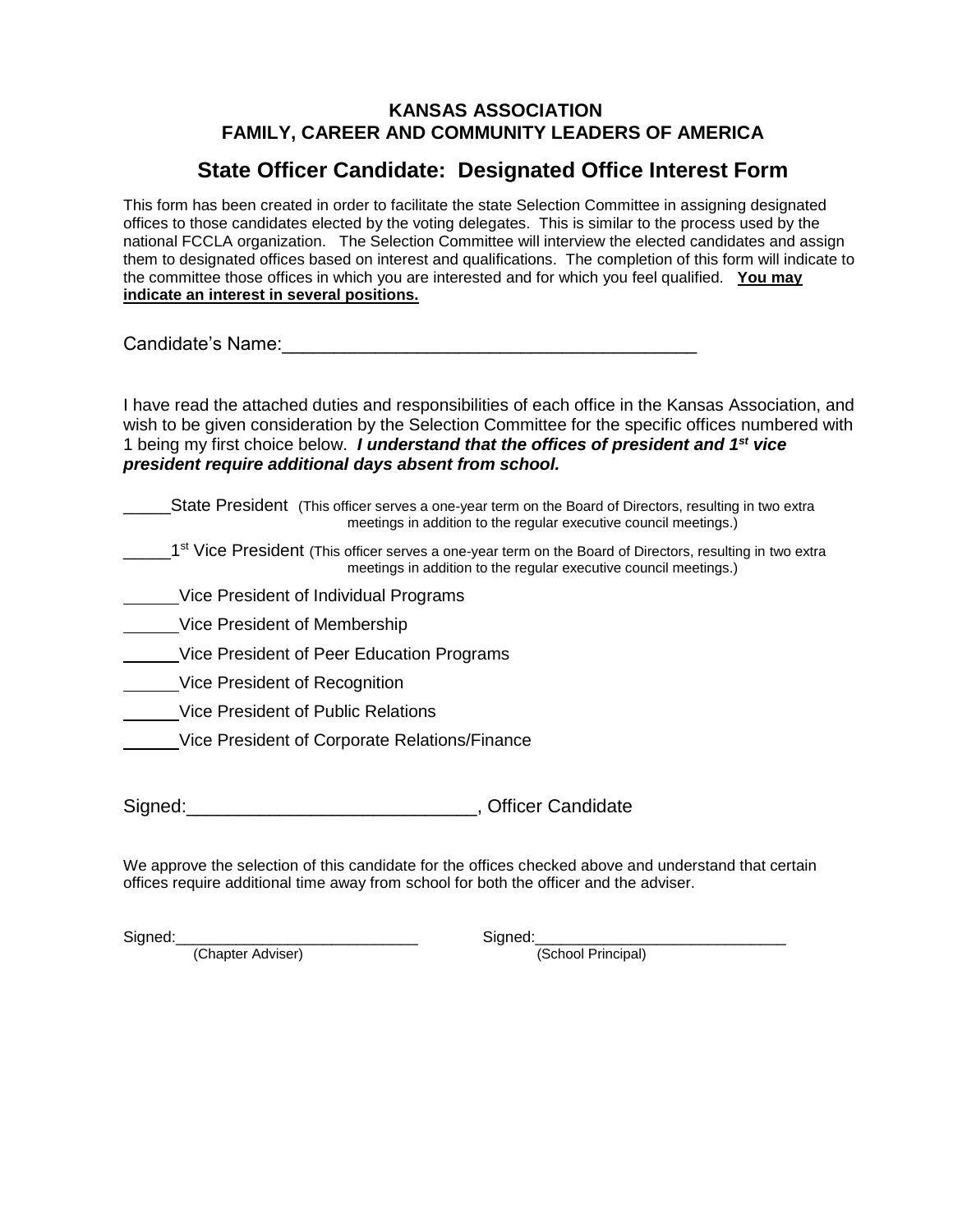#### **KANSAS FAMILY, CAREER AND COMMUNITY LEADERS OF AMERICA STATE OFFICER CONTRACT**

After being elected as a State Officer of the Kansas Family, Career and Community Leaders of America, I

\_\_\_\_\_\_\_\_\_\_\_\_\_\_\_\_\_\_\_\_\_\_\_\_\_\_\_\_\_\_\_\_\_\_\_\_\_\_\_\_\_\_\_\_\_\_\_, of the \_\_\_\_\_\_\_\_\_\_\_\_\_\_\_\_\_\_\_\_\_\_\_\_\_\_\_\_\_\_\_\_ chapter, will

1. Attend and participate in all activities of my local chapter and district as well as meetings designated for my office by the state association or state advisor.

2. Adhere to the code of conduct for state officers. Violation of the code of conduct rules may result in being sent home immediately from an activity at my own expense and/or possible dismissal from office. The appropriate process for violation of the code of conduct will be followed. The student must maintain good standing with their school, meet attendance standards set by the school and no disciplinary actions due to misbehavior at the discretion of the chapter adviser. The state officer will have an accumulative 3.0 GPA for the past three semesters.

- 3. Meet all deadlines and complete the responsibilities of my office on time or will notify the state adviser as to the reason for delay. Officer must receive approval and extension by the state adviser.
- 4. Attend CTSO state officer training, National Leadership Conference, State Executive and Advisory Council meetings, State Executive Council Meetings, state STAR events, State Leadership Conference, Take AIM Conference, Citizenship Day and Briefcase Exchange.
- 5. Provide a compact disc of the activities completed during my term of office to better assist future officer teams in their planning.
- 6. Attend assigned District Fall Leadership Academies and present state officer workshop.
- 7. Keep personal address, home phone numbers, and personal email confidential to maintain privacy.

Failure to meet any of the above requirements will result in the loss of the "Officer Certificate with Honors" and may result in removal from office as determined by the policies committee of the State Executive and Advisory Council.

| Date: | Signed | <b>State Officer</b>                                                                                                                                                                      |
|-------|--------|-------------------------------------------------------------------------------------------------------------------------------------------------------------------------------------------|
|       |        | I shall be responsible to communicate my need for transportation to meetings with the people listed below.                                                                                |
|       |        | has our permission to become an FCCLA State Officer.<br>I/We shall cooperate in every way to assist her/him to attend the above meetings and to fulfill his/her officer responsibilities. |
| Date: | Signed | Parent/Guardian                                                                                                                                                                           |
|       |        | As a chapter adviser, I believe this officer has the qualifications for the office she/he was elected. I shall cooperate in every                                                         |

way to assist her/him to attend the above meetings and to fulfill her/his officer responsibilities.

| Date. | . |  |
|-------|---|--|
|       |   |  |

The school administration gives approval for the above officer to complete her/his duties and pledge our support by providing school transportation to and from all required meetings.

| Date | ıneı<br>װי |  | $\sim$<br>----<br>-uuali<br>பயவட<br>. ונור |
|------|------------|--|--------------------------------------------|
|------|------------|--|--------------------------------------------|

(Revised January 2011)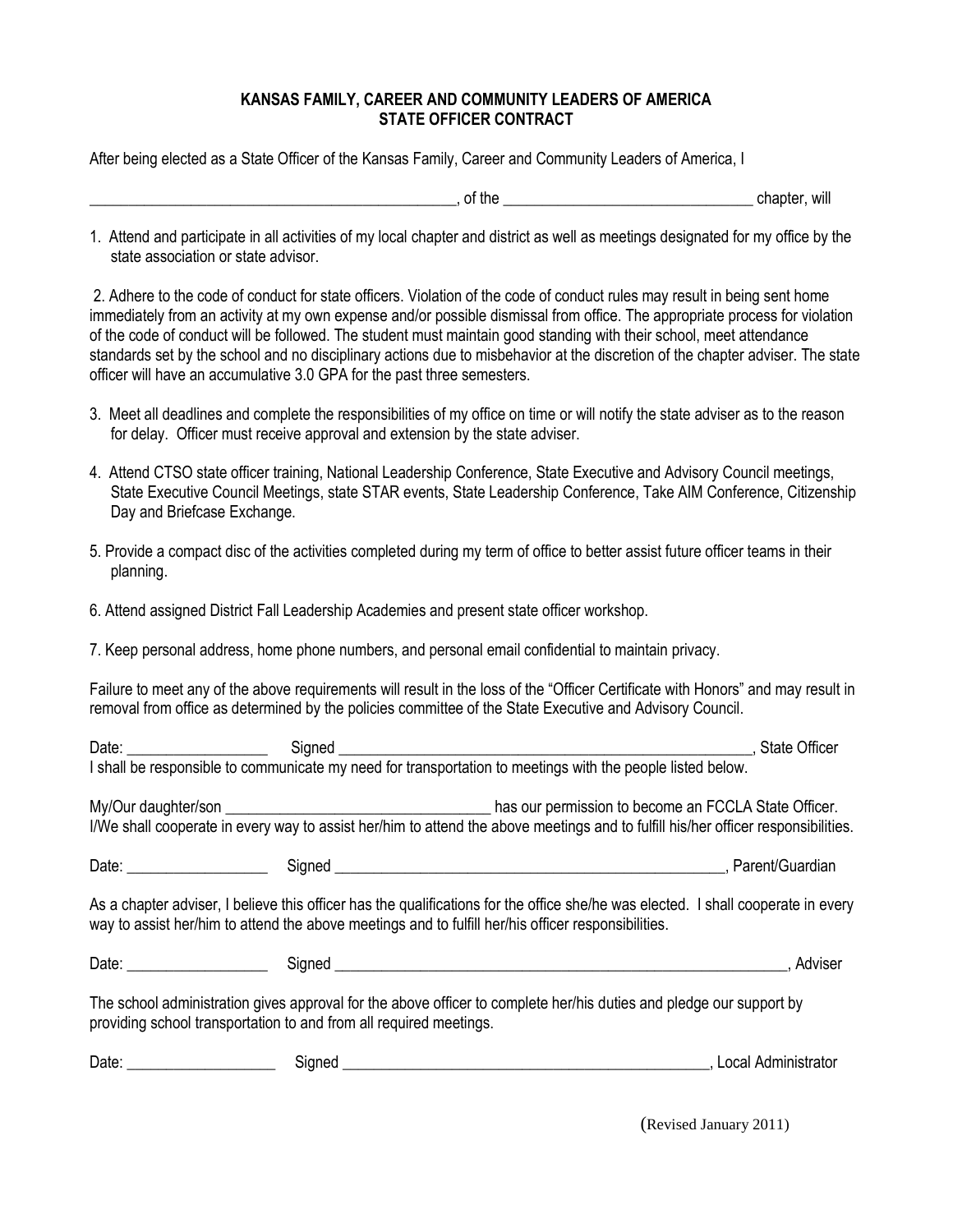## **Kansas Family, Career & Community Leaders of America**

## **State Officer Code of Conduct**

All meetings and activities of Kansas FCCLA are educational functions and plans are made with that objective in mind. Your behavior at these meeting and activities is a direct reflection of Kansas FCCLA. The Kansas Association wants every person to have an enjoyable experience with maximum attention to safety and comfort. The following policies are mandatory and non-negotiable. These policies will be enforced for every state officer attending a local, district, state or national FCCLA activity of the Kansas Association. This includes appropriate behavior on a daily basis as well.

#### **I, as a state officer of Kansas Family, Career & Community Leaders of America will NOT:**

- 1. Possess or consume the following, which includes but is not limited to: tobacco, cigarettes, vape, cap or e-cigarettes, nicotine products, alcohol or any other illegal drugs.
- 2. Use the internet/social media in any way that will degrade myself, others or Kansas FCCLA. Sign the attached social media document.
- 3. Use vulgar language or use any offensive verbal communication that may cause anger or may alarmanyone.
- 4. Wear inappropriate clothing to FCCLA meetings, which include jeans, flip-flops, hats or any other item of clothing that advisors feel, is demeaning to the organization as a whole.
- 5. Use any audio device during an FCCLA meetings (ex. Cell phones, iPod's, etc.) and well keep the items off at all times.
- 6. Leave any meetings without permission of an adviser.
- 7. Make charges to my hotel rooms and keep my room clean when traveling under Kansas FCCLA.
- 8. Break any establish curfews.
- 9. Discriminate against any person due to age, race, gender, religion or sexuality.
- 10. Be found to have committed a felony by court of law or adjudicated for a felony including

probation. 11.

#### **I, as a state officer of Kansas Family, Career & Community Leaders of America will:**

- 1. Attend all meeting sessions for the entirety for which I am registered.
- 2. Properly secure all valuables and be cautious in displaying these items. The State association well not be responsible for any lost or stolen items.
- 3. Review agendas with advisers & keep them informed of my location and activity at ALL times.
- 4. Meet other students or adults in public meeting areas. Other sleeping rooms are off limits without the permission of an assigned chaperone or adviser.
- 5. Behave professionally at all times; be courteous to all guests and friendly to other delegates. Respect the rights of others and use proper protocol at ALL times.
- 6. Attend all meetings I am required to be in attendance for, which include State Leadership Conference (2 years), National Leadership Conference, CTSO training, State officer meetings, Take AIM and/ or any meetings required for my selected position.
- 7. Behave in such a way that reflects me as a person, my school and the organization as a whole, in a positive manner.
- 8. Remember that I am a member of a team, and work together to better Kansas FCCLA.

#### **ALL RULES OF MY SPECIFIC SCHOOL AND DISTRICT WILL ALSO APPLY WHEN AT FCCLA ACTIVITIES.**

**I** understand that should I violate any of the policies above I may be dismissed from my current position in Kansas FCCLA, may be asked to leave from any meeting/ conference and may be responsible for any reimbursement of the State Association for all expenses relating to this event. If violated and need review, the current State Officer Advisory Board consisting of the State President, State Board of Director's President and State Adviser well make a decision if removal of position or attendance is needed.

#### Date **Date** Participant's Signature

We have read and understand the Code of Conduct policies. We also agree that the state staff has the right to send our son/ daughter home from the activity at our expenses, provided he/she violated the conduct policies and/or his/her conduct had become a determent to the activity or image of the State Association as determined by the State Officer Advisory Board.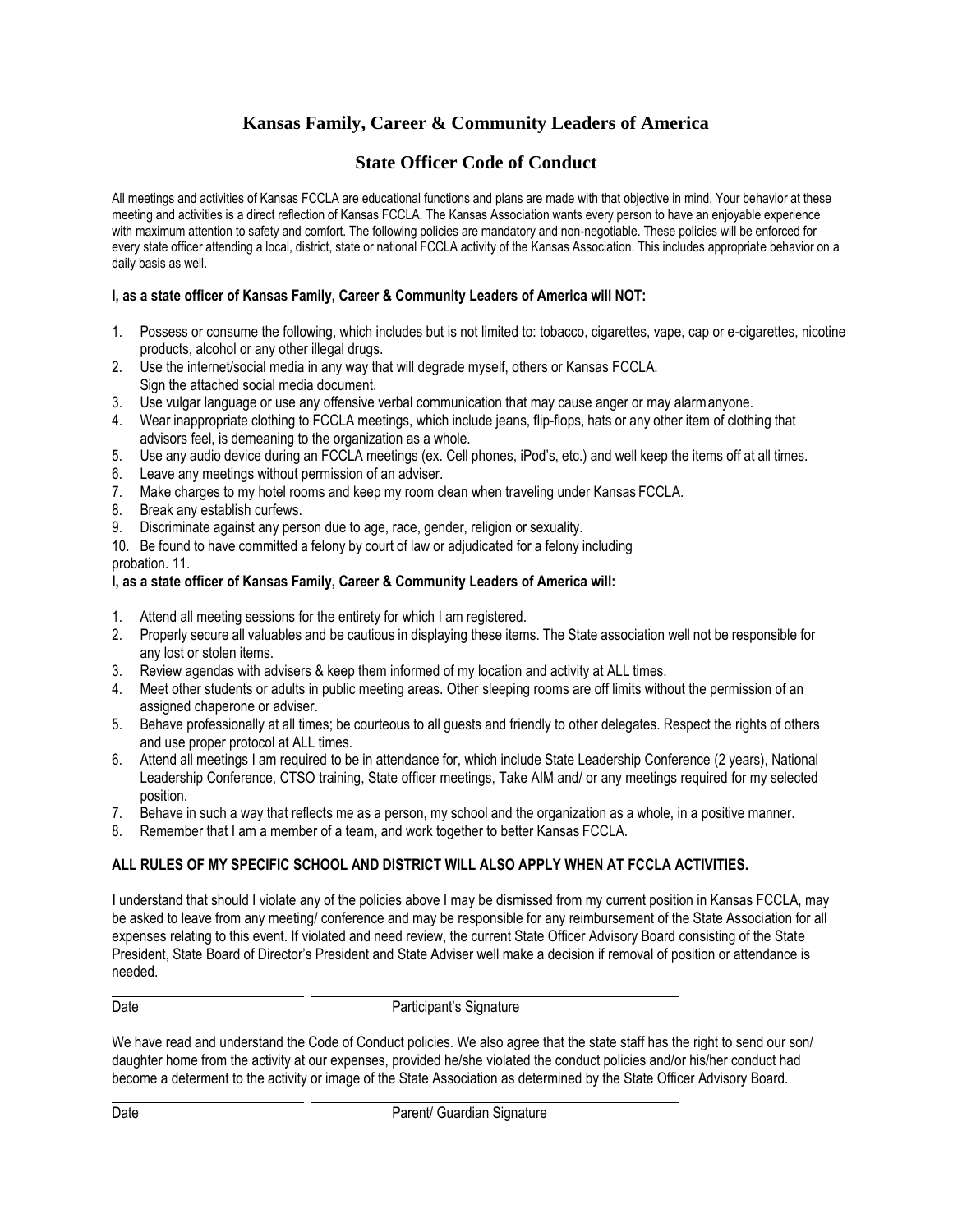

# **KANSAS FCCLA Officer** *Social Media Code of Conduct*

I, the guidelines of Family, Career and intervals are proportionall the guidelines of Family, Career and Community Leaders of America (FCCLA) with regard to social media use. This includes, but is not limited to, Facebook, Twitter, Pinterest, Vine, Tumblr, and Instagram. As an elected officer of Kansas FCCLA, I agree to the following:

- $\Box$  I will not post any content on my social media pages that reveals myself or anyone else participating in any illegal activity or other questionable activities
- $\Box$  I will not say anything derogatory towards a specific religious or political group
- $\Box$  I will not post any pictures or statuses that reveal inappropriate public displays of affection (PDA)
- $\Box$  I will not post any content with vulgar language

In addition, officers will abide by the following guidelines:

- $\Box$  My posts on any social media site will reflect that of a real-life teenager but also that of an FCCLA officer. This will include:
- $\Box$  Using proper grammar in every post on social media
- $\Box$  Maintaining a positive and professional image
- $\Box$  Wearing appropriate clothing in a modest manner
- $\Box$  I will promote FCCLA and build excitement for members through my social media pages whenever it is asked of me
- $\Box$  I will support the other officers on social media with regard to FCCLA and personal activities
- $\Box$  I will keep the other officers accountable for their actions on social media by use of private messaging and in connection with an appropriate advisor. When others ask for removal of a certain post, I will respect that opinion and take down the post.
- $\Box$  I will always be respectful on social media.
- $\Box$  If I am found in violation of any of these areas, the appropriate advisor and governing body will decide upon a consequence that fits the transgression.

|  | Date: _______________   |
|--|-------------------------|
|  | Date: _______________   |
|  | Date: _________________ |
|  |                         |
|  |                         |
|  |                         |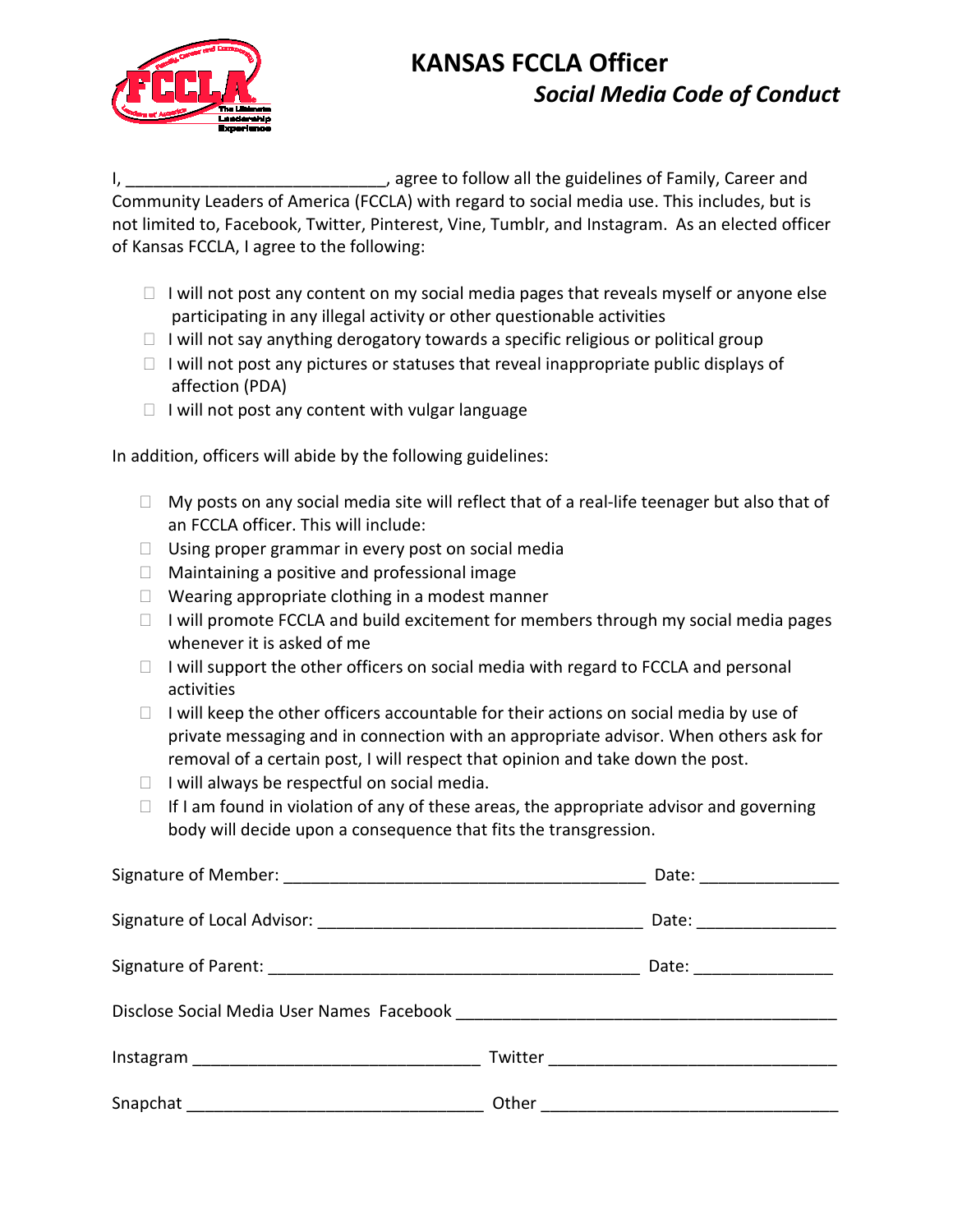## PERSONAL PROFILE FOR DISTRICT / STATE OFFICER CANDIDATE

## **(Confidential: NOT to be seen by applicant)** Please fill out this form and email to \_\_\_\_\_\_\_\_\_\_\_\_\_\_\_\_\_ by \_\_\_\_\_\_\_

|                                                                                                                                                  | District Officer Use ________                                                                                                                         |             |                |   |   |   |
|--------------------------------------------------------------------------------------------------------------------------------------------------|-------------------------------------------------------------------------------------------------------------------------------------------------------|-------------|----------------|---|---|---|
|                                                                                                                                                  | State Officer Use _________                                                                                                                           |             |                |   |   |   |
| KEY FOR CHECKING: Superior-5 Excellent-4 Good-3 Fair-2 Poor-1                                                                                    |                                                                                                                                                       |             |                |   |   |   |
|                                                                                                                                                  | Mark X in the appropriate column                                                                                                                      | $\mathbf 1$ | $\overline{2}$ | 3 | 4 | 5 |
| Character                                                                                                                                        |                                                                                                                                                       |             |                |   |   |   |
| 1. Acceptable personal appearance (well-groomed)                                                                                                 |                                                                                                                                                       |             |                |   |   |   |
| 2. Shows interest in position                                                                                                                    |                                                                                                                                                       |             |                |   |   |   |
| 3. Acceptable personal behavior                                                                                                                  |                                                                                                                                                       |             |                |   |   |   |
| 4. Personal traits: consider- honesty, trustworthiness, effort, sense of humor, enthusiasm, attitude,<br>ability to accept criticism             |                                                                                                                                                       |             |                |   |   |   |
| Scholarship                                                                                                                                      |                                                                                                                                                       |             |                |   |   |   |
| 1. Class work (family and consumer sciences & others)                                                                                            |                                                                                                                                                       |             |                |   |   |   |
| 2. Ability to carry out instructions                                                                                                             |                                                                                                                                                       |             |                |   |   |   |
| 3. Effort in terms of ability                                                                                                                    |                                                                                                                                                       |             |                |   |   |   |
| Leadership                                                                                                                                       |                                                                                                                                                       |             |                |   |   |   |
| 1. Ability to express self and explain clearly facts & ideas to others                                                                           |                                                                                                                                                       |             |                |   |   |   |
| 2. Punctuality; including meeting deadlines                                                                                                      |                                                                                                                                                       |             |                |   |   |   |
| 3. Organization ability (possesses skills to serve as state officer)                                                                             |                                                                                                                                                       |             |                |   |   |   |
| 4. Assumes responsibility                                                                                                                        |                                                                                                                                                       |             |                |   |   |   |
| 5. Works well with others, is a team player                                                                                                      |                                                                                                                                                       |             |                |   |   |   |
| 6. Ability to use time well                                                                                                                      |                                                                                                                                                       |             |                |   |   |   |
| Services                                                                                                                                         |                                                                                                                                                       |             |                |   |   |   |
| 1. Chapter (knowledge of organization, participation in activities, interest)                                                                    |                                                                                                                                                       |             |                |   |   |   |
| 2. Home (family members & student are willing to co-operate in working out needed transportation, use<br>of time, money, & home responsibilities |                                                                                                                                                       |             |                |   |   |   |
| 3. School (participates in worthwhile activities in proportion to the whole school program, home<br>obligations, and personal energies & time)   |                                                                                                                                                       |             |                |   |   |   |
| 4. Community (other youth organizations)                                                                                                         |                                                                                                                                                       |             |                |   |   |   |
| Citizenship                                                                                                                                      |                                                                                                                                                       |             |                |   |   |   |
| 1. Attendance to class (not tardy or absent unnecessarily)                                                                                       |                                                                                                                                                       |             |                |   |   |   |
| 2. Respectful and responsible for others and personal belongings                                                                                 |                                                                                                                                                       |             |                |   |   |   |
| Do you feel that this student is ready to assume the<br>responsibilities of being an FCCLA District Officer?                                     | <b>Total Points:</b>                                                                                                                                  |             |                |   |   |   |
| Yes                                                                                                                                              | Do you feel that this student is ready to assume<br>the responsibilities and obligations of being an<br>FCCLA State Officer? (only check if member is |             |                |   |   |   |
| Signed_                                                                                                                                          | running for State Officer)                                                                                                                            |             |                |   |   |   |

Position or Title \_\_\_\_\_\_\_\_\_\_\_\_\_\_\_\_\_\_\_\_\_\_\_

Yes\_\_\_ No\_\_\_

Two Personal Profile Sheets are to be completed, one by the candidate's chapter adviser and the other by an adult school staff member familiar with the candidate's qualifications. When the chapter adviser is the parent of the applicant, the Profile Sheets should by another